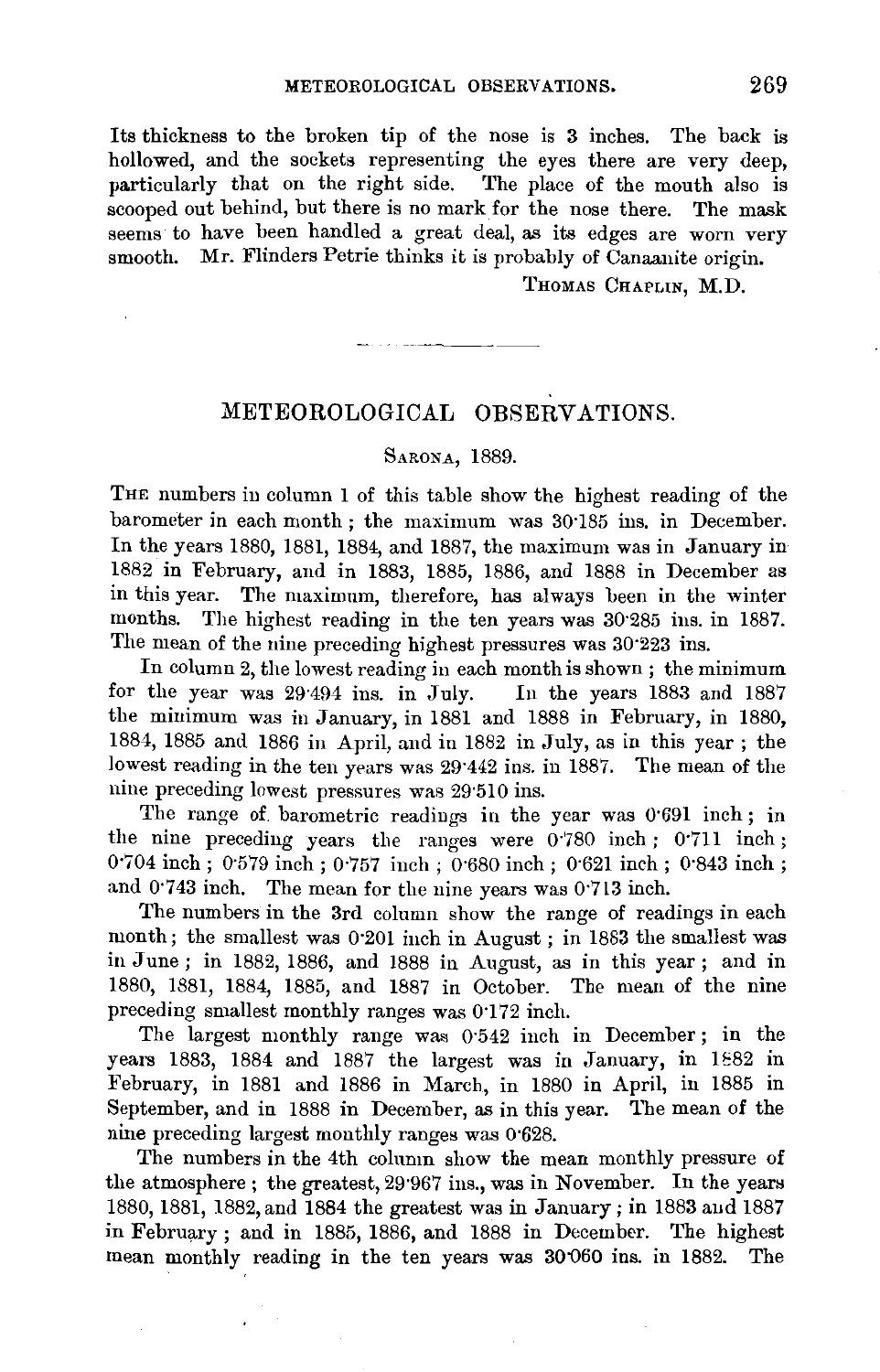smallest mean monthly reading was 29.648 ins. in July, this being the smallest reading in any month in the ten years. In the years 1880, 1882, 1883, 1886, and 1888 the smallest was in July, as in this year; and in 1881, 1884, 1885, and 1887 in August.

The highest temperature of the air in each month is shown in column 5. The highest in the year was 102°·0 in April; the next in order was 100° in both May and June. The first day in the year the temperature reached 90° was on March 4th, and on four other days in this month the temperature reached or exceeded 90°. In April on three days, the highest in the year, viz., 102°, took place on the 20th ; in May on four days; in June on four days; in July on six days; in August on five days; and in September on four days, when the temperature reached or exceeded 90°; therefore, the temperature reached or exceeded 90° on 31 days during the year. In the nine preceding years the temperature reached or exceeded 90" on 36, 27, 8, 16, 14, 24, 16, 25, and 39 days respectively. In the nine preceding years the highest temperatures were 103°, 106°, 93°, 106°, 100°, 103°, 112°, 100°, and 105° respectively.

The numbers in column *6* show the lowest temperature of the air in each month. The lowest in the year was 38° on December 30th ; and on both the 26th and 30th of November the temperature was as low as 40°; thus on only three nights in the year the temperature was as low or below 40°. In the preceding nine years the temperature was below 40' on 13, 2, 13, 2, 9, 3, 3, 15, and 2 nights respectively. In the preceding nine years the lowest temperatures were 32°, 39°, 34", 35°,  $32^{\circ}, 38^{\circ}, 37^{\circ}, 32^{\circ}5$ , and  $37^{\circ}$  respectively.

The yearly range of temperature was  $64^{\circ}0$ ; in the nine preceding years the yearly ranges were 71°, 67°, 59°, 71°, 68°, 65°, 75°, 67°-5, and 68°·0 respectively. The mean of the nine preceding yearly ranges was 67°.9.

The range of temperature of each month is shown in column 7, and these numbers vary from  $23^{\circ}$  0 in August to  $58^{\circ}$  0 in April. In the year 1880 these numbers varied from  $25^{\circ}$  in August to  $53^{\circ}$  in both April and May; in 1881 from 29° in both July and September to 51° in May; in 1882 from  $25^{\circ}$  0 in August to  $47^{\circ}$  in November; in 1883 from  $25^{\circ}$ in July to  $62^{\circ}$  in March; in 1884 from  $24^{\circ}$  in February to  $51^{\circ}$  in April; in 1885 from 22° in July to 52° in March; in 1886 from 26° in August to 55° in June; in 1887 from 27° in July to 54° in April; and in 1888 from 26° in August to 58° in March.

The mean of all the highest by day, of the lowest by night, and of the average daily ranges of temperature are shown in columns 8, 9, and 10 respectively. Of the high day temperatures, the lowest monthly value was 64°·2 in January. In the years 1884, 1885, 1886, 1887, and 1888 the lowest was in January, as in this year; in 1881, 1882, and 1883 in February, and in 1880 in December. The highest, 88°4, is in July, whilst that in August is of nearly the same value, viz., 88°·3. In the year 1880 the highest was in May ; in 1888 in July, as in this year; in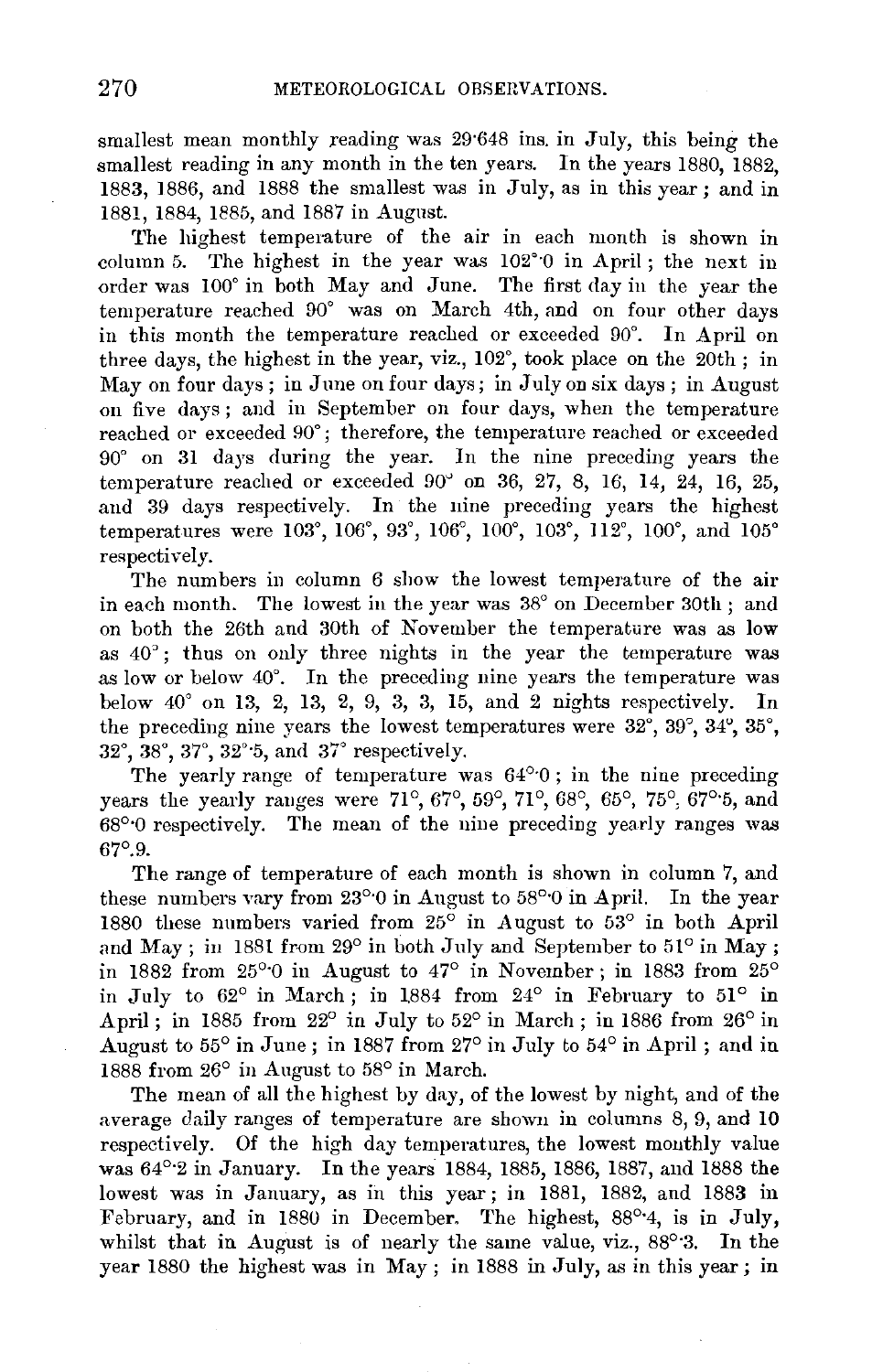1881, 1883, 1884, 1885, 1886, and 1887 in August, and in 1882 in September.

Of the low night temperature, the coldest or lowest monthly temperature, 47'·8, was in February; in the years 1880, 1882, 1884, and 1888 the coldest was in January; in 1883, 1885, and 1887 in February, as in this year; and in 1881 and 1886 in December. The warmest, 70'·3, was in August; in the year 1885 the warmest was in July; and in 1880, 1881, 1882 1883, 1884, 1886, 1887, and 1888 in August, as in this year. The average daily range of temperature is shown in column 10 ; the smallest, 15'·2, is in January ; in the years 1880, 1883, 1885, 1886, and 1887 the smallest was in January, as in this year: in 1881, 1882, and 1884 in February; and in 1888 in December. The greatest range of temperature in any month was 23'·8 in October; in the year 1888 the greatest was in March ; in 1884 and 1887 in April ; in 1880 and 1885 in May; in 1881 in June; in 1883 in September; and in 1882 and 1886 in October, as in this year.

In column 11, the mean temperature of the air is shown as found from observations of the maximum and minimum thermometers only. The month of the lowest temperature, 56'·5, was in January. In the years 1880, 1884, 1885, 1886, 1887, and 1888 the lowest was in January, as in this year; in 1881 and 1882 in February; and in 1883 in December. That of the highest, 79'·3, was in August, as in the nine preceding years. The mean temperature of the air for the year was 68'·4, and of the nine preceding years, 66°-4, 66°-7, 65°-5, 65°-7, 65°-7, 65°-9, 66°-8, 66°-5, and 67'·7 respectively.

The numbers in columns 12 and 13 are the monthly means of a dry and wet-bulb-thermometer, taken daily at 9 a.m. In column 14 the monthly temperature of the dew-point is shown, or that temperature at which moisture would have been deposited. The elastic force of vapour is shown in column 15. In coluwn 16 the water present in a cubic foot of air is shown; in December it was as small as  $3\frac{3}{4}$  grains, and in August as large as  $7\frac{3}{4}$  grains. In column 17 the additional weight required for saturation is shown. The numbers in column 18 show the degree of humidity, saturation being considered 100 ; the smallest number, 54, indicating the month with the driest air is October; and the largest, 82, indicating the month with the wettest air is January. The weight of a cubit foot of air under its mean pressure, temperature, and humidity, at 9 a.m., is shown in column 19.

The most prevalent wind in January was S., and the least prevalent was N. In February the most prevalent was S., and the least were N., N.E., E., and N.W. In March the most prevalent was S.W., and the least was E. In April the most prevalent was W., and the least were N.E. and E. In May the most prevalent was S.W., and the least were N.E. and S. In June the most prevalent was S.W., and the least were N., N.E., and E. In July and August the most prevalent was S.W., and the least were N. N.E., E., and N.W. In September the most prevalent were S:W. and, W., and the least were N., N.E., and S.E. In October the